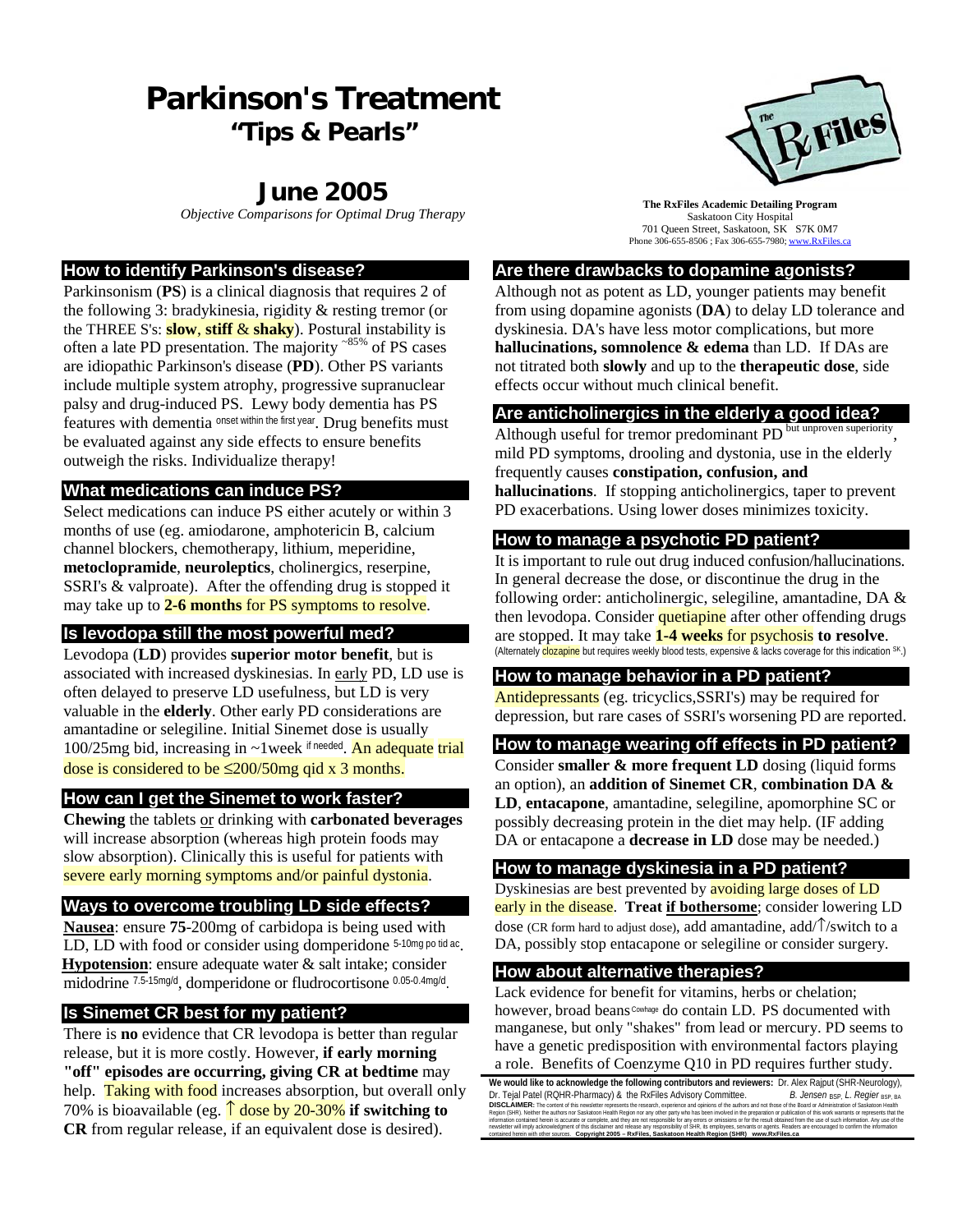#### **PARKINSON'S DISEASE (PD) – Drug Comparison Chart**  $^{1,2,3,4,5,6}$  **Brent Jensen BSP - www.RxFiles.ca June 05**

| <b>Generic/TRADE</b>                                                                       | Class/Mechanism of Action/                             | Side effects /                                                                                  | $\sqrt{\ }$ = Therapeutic Use / Comments /                                                                                                                                                        | <b>INITIAL &amp;</b>                                | <b>USUAL DOSE</b>                                               | $s \rightarrow$ |
|--------------------------------------------------------------------------------------------|--------------------------------------------------------|-------------------------------------------------------------------------------------------------|---------------------------------------------------------------------------------------------------------------------------------------------------------------------------------------------------|-----------------------------------------------------|-----------------------------------------------------------------|-----------------|
| (Strength & forms)                                                                         | <b>Pregnancy category</b>                              | <b>Contraindications</b> C                                                                      | <b>Drug Interactions</b>                                                                                                                                                                          | <b>MAX DOSE</b>                                     | <b>RANGE</b>                                                    | /30d            |
| Levodopa/benserazide                                                                       |                                                        | Common: GI: nausea, vomiting,                                                                   | $\sqrt{\text{i}}}$ idiopathic, postencephalitic & symptomatic                                                                                                                                     | $P$ 50/12.5mg bid                                   | 100/25mg tid-qid cc                                             | 54-70           |
| <b>PROLOPA</b><br>$=$ P                                                                    |                                                        | anorexia; CNS: headache, confusion,                                                             | PD esp. if pt rigid, bradykinesia or <b>elderly</b> . Not                                                                                                                                         | $\int q^3 - Z d$ Max $2g/d$                         | 200/50mg tid cc<br>(contains phenylalanine)                     | 87              |
| 50/12.5, 100/25, 200/50mg cap                                                              |                                                        | dizziness, hallucinations, mood<br>changes, nightmares, insomnia,                               | useful for freezing. For restless leg sx (eg. 100/25@hs).                                                                                                                                         |                                                     | $100/25$ mg tid-qid cc                                          |                 |
| Levodopa/carbidopa <sup>8</sup>                                                            | Dopamine precursor:                                    | depression; rash, alopecia, discolored                                                          | -initiate PD tx with either levodopa or a DA;                                                                                                                                                     | S 50/12.5mg bid                                     | $250/25$ mg tid cc                                              | $45 - 58$<br>49 |
| $SINEMENT$ /generic $=S$                                                                   | Levodopa (LD): most potent                             | urine, dark saliva/sweat $& \hat{\text{T}}$ <b>libido.</b>                                      | levodopa provides superior motor benefit but is                                                                                                                                                   | $\int q3-7d$ Max 2g/d                               | 100/25mg CR tid cc                                              | 76              |
| 100/10 <sup>5</sup> ,100/25 <sup>5</sup> ,250/25 <sup>5</sup> mg IR tab;                   | med available for PD                                   | <b>Dose unresponsiveness</b> & freezing,                                                        | assoc. with an Trisk of dyskinesia. <sup>1 American 2002</sup>                                                                                                                                    | Dosing frequency                                    | 200/50mgCR bid-tid cc                                           | 60-86           |
| 100/25,200/50mg <sup>5</sup> CR tab:<br>70% bioavailable vs immediate release              | {regular tab/cap: peak level at                        | <b>fluctuations</b> (wearing off, on-off),                                                      | -wearing off, on-off phenomena, sudden offs &                                                                                                                                                     | is 3-6x/day for                                     | Chew tabs & carbonated                                          |                 |
| Oral liquid form 9,10                                                                      | ~30 minutes $&$ ~4 hr duration }                       | dyskinesia (chorea, peak dose,<br>diphasic & dystonia <sup>off period; hand/foot in AM</sup> ). | freezing & dyskinesia incl. painful dystonia affect                                                                                                                                               | regular release.                                    | drink will ↑absorption <sup>even</sup>                          |                 |
| manufactured by some pharmacies                                                            |                                                        | <b>Serious:</b> dyskinesia, $\downarrow$ <b>BP</b> , psychosis,                                 | $\leq$ 70% of pts within 5yr of starting levodopa.                                                                                                                                                | An adequate trial                                   | useful for IR tab esp. <b>good for</b>                          |                 |
|                                                                                            | Benserazide & carbidopa<br>are peripheral dopamine     | arrhythmias, sudden sleep, blood                                                                | -No evidence that CR levodopa $^{16}$ (Koller) better than                                                                                                                                        | is often ~3months of                                | severe early morning Sx.                                        |                 |
| carbidopa/levodopa/                                                                        | decarboxylation inhibitors                             | dyscrasia, neuroleptic malignant                                                                | regular release, but may help to give CR @HS if                                                                                                                                                   | 200/50mg qid, but<br>most pts. respond to           | protein foods <sup>18</sup>                                     |                 |
| entacapone STALEVO <sup>11</sup><br>-not in ↓ yet                                          | which $\downarrow$ nausea from levodopa.               | syndrome (esp. after abrupt D/C<br>med), malignant melanoma, anemia                             | early morning OFF episodes occurring                                                                                                                                                              | lower dosages.                                      | may $\downarrow$ absorption.                                    |                 |
| 50= 12.5/50/200                                                                            | 275mg carbidopa <sup>14</sup> blocks                   | & possible $\uparrow$ gambling behavior.                                                        | -on-off phenomenon (reduced by giving smaller,                                                                                                                                                    |                                                     |                                                                 |                 |
| 25/100/200<br>$100 =$                                                                      | enzyme; may need up to 200mg)                          | <b>C</b> : MAOI use, caution if psychosis                                                       | more frequent levodopa doses or adding DA)                                                                                                                                                        | $\uparrow$ dose by 20-30%<br>if switching to        | Take <mark>cc</mark> if nausea:<br>ac for $\uparrow$ absorption |                 |
| 150= 37.5/150/200mg tab                                                                    |                                                        | history, glaucoma, sympathomimetic                                                              | -can be given up to 4hrs before surgery                                                                                                                                                           | <b>CR</b> if want                                   | of regular formulation                                          |                 |
| (don't cut these doses in half)                                                            | $\boxed{\phantom{1}}$ -all                             | amines & may activate melanoma.                                                                 | -may slow progression or $\downarrow$ severity of sx <sup>(NEJM04)17</sup>                                                                                                                        | equivalent dose.                                    |                                                                 |                 |
| (PARCOPA: rapid dissolving form of                                                         |                                                        | <b>Correct JBP SE by:</b> $\int$ water & salt<br>intake, midodrine 7.5-30mg/d,                  | -avoid abrupt withdrawal->worsen PD/cause NMS                                                                                                                                                     | CR useful                                           | Domperidone 5-10-20mg tid ac                                    | ~20             |
| levo/carbidopa avail in USA only 12,                                                       |                                                        | domperidone, fludrocortisone 0.05-0.4mg/d                                                       | <b>D</b> : $\downarrow$ effect of levodopa: antipsychotics, iron $\downarrow$ absorption                                                                                                          | sometimes since                                     | to $\downarrow$ nausea / hypotension                            |                 |
| DUODOPA: levo/carbidopa gel for<br>Intraduodenal infusion avail. in Europe <sup>13</sup> ) |                                                        | & adjust antihypertensive & TCA doses.                                                          | isoniazid, metoclopramide & pyridoxine only if levodopa alone ; no<br>effect if bens./carbidopa used <sup>1</sup> toxicity: MAOI's, antihypertensive agents                                       | duration of action<br>is $25\%$ longer <sup>2</sup> |                                                                 |                 |
|                                                                                            |                                                        |                                                                                                 |                                                                                                                                                                                                   | 1.25-2.5mg bid                                      | 5mg tid cc                                                      | 110             |
| Bromocriptine 19,20,21,22,23                                                               |                                                        | <b>Common: GI: nausea, vomiting</b><br>{may use <b>domperidone</b> to $\downarrow$ nausea},     | $\sqrt{\text{idi}}$ idiopathic PD, (galactorrhea +/- amenorrhea,                                                                                                                                  | $\int q1-2wk$                                       | 10mg tid cc                                                     | 215             |
| PARLODEL/generic<br>2.5° mg tab; 5mg cap                                                   |                                                        | anorexia; CNS: headache, confusion,                                                             | hypogonadism, prolactin-secreting adenoma, acromegaly,                                                                                                                                            | Usual 2.5-20mg bid                                  | -less useful as mono tx 2                                       |                 |
| ergot derivative to D1,2                                                                   |                                                        | dizziness, depression, dyskinesia,                                                              | prevent postpartum lactation, NMS bromocriptine), restless leg Sx                                                                                                                                 |                                                     |                                                                 |                 |
| Cabergoline <sup>24,25</sup>                                                               | Dopamine agonist 35,36                                 | hallucinations; $\downarrow$ BP, alopecia &                                                     | -initiate at low dose $\&$ $\uparrow$ gradually <b>over 4-6 weeks</b>                                                                                                                             |                                                     |                                                                 |                 |
| <b>DOSTINEX</b>                                                                            | (DA)<br>(active at various receptors eg.               | ankle edema.                                                                                    | -for initial PD, levodopa or a DA can be used; but                                                                                                                                                | $0.25$ mg od $\uparrow$ q2wk                        | 1 <sub>mg</sub> od                                              | 850             |
| $0.5c$ mg tab { $\text{C}$ <sup>0</sup> hyperprolactinemia}                                | $D_{1,2,3}$ or 4 subtype)                              |                                                                                                 | DA may have less motor complications with tx,                                                                                                                                                     | Max 5mg od                                          | 3mg od                                                          | 2500            |
| ergot derivative to D2                                                                     | $\boxed{B}$ for bromocriptine,                         | Serious: seizures, stroke, MI, sudden                                                           | but $\hat{\textbf{R}}$ hallucinations, sommolence & edema than levodopa tx. <sup>1 American 2002</sup> Not useful for freezing.                                                                   |                                                     |                                                                 |                 |
| Pergolide <sup>26</sup>                                                                    |                                                        | sleep episodes $37.38.39$ gambling $40 \&$<br>{(ergot derivatives: pulmonary &                  | at low doses DA have less benefit but still TSE                                                                                                                                                   | $0.05$ mg od $\hat{q}$ 7d                           | $0.25$ mg tid                                                   | 100             |
| <b>PERMAX</b>                                                                              | cabergoline & pergolide;                               | retroperitoneal fibrosis, digital                                                               | $\downarrow$ levodopa dose often possible after adding DA                                                                                                                                         | Max 1.5mg tid                                       | $0.5$ mg tid<br>1 <sub>mg tid</sub>                             | 200             |
| $0.05$ <sup>5</sup> , $0.25$ <sup>5</sup> , $1$ <sup>5</sup> mg tabs                       | but pramipexole &                                      | spasms, limb/skin pain &                                                                        | -possible preference in <b>young</b> (<50yrs) PD pts $^{2,44}$                                                                                                                                    | <b>{use lower doses if</b>                          |                                                                 | 330             |
| ergot derivative to D1,2                                                                   | ropinirole are a $ C $                                 | Raynaud's like phenomena may                                                                    | -can be given up to 4hrs before surgery                                                                                                                                                           | also on Sinemet}                                    |                                                                 |                 |
| Pramipexole 27,28,29,30,31<br><b>MIRAPEX</b>                                               |                                                        | occur); Cardiac valve dx 0.005% with                                                            | $\Box$ : $\bot$ effect therapy: antipsychotics, metoclopramide,                                                                                                                                   | $0.125$ mg tid $\text{q7d}$<br>Max 1.5mg tid        | $0.5-1$ mg tid cc<br>1.5 $mg$ tid cc $\frac{1}{2}$              | 230<br>230      |
| $0.25^{\circ}, 0.5^{\circ}, 1^{\circ}, 1.5^{\circ}$ mg tabs                                | {lack evidence for any one                             | pergolide. 41,42,43 Consider echo<br>at baseline.}                                              | nitroglycerin benefit of NTG & omeprazole for ropinirole                                                                                                                                          |                                                     | $(0.5, 1, 1.5mg$ tabs same \$)                                  |                 |
| non-ergot derivative to D2,3,4                                                             | being better than another}                             |                                                                                                 | <u><sup>↑</sup> toxicity:</u> (amantadine, cimetidine, diltiazem, quinidine, quinine,                                                                                                             |                                                     |                                                                 |                 |
| Ropinirole 32,33,34                                                                        | {starter packs may be available                        | $\boxed{\text{c}}$ : protease inhibitors &                                                      | triamterene & verapamil with pramipexole only), ciprofloxacin with ropinirole,                                                                                                                    | $0.25$ mg tid $\int q7d$                            | 1-2mg po tid cc                                                 | 125             |
| <b>REQUIP</b>                                                                              | for dose titration}                                    | sibutramine with ergot agents;                                                                  | (clarithromycin, erythromycin, fluvoxamine also with ropinirole, itraconazole,<br>propranolol & protease inhibitors esp with bromocriptine, cabergoline & pergolide),                             | Max 8mg tid                                         | 3 <sub>mg tid</sub> cc                                          | 240             |
| $0.25, 1, 2, 5$ mq tab                                                                     |                                                        | caution if psychosis & if                                                                       | serotonin meds like SSRIs/MAOI Trisk of serotonin syndrome & sibutramine.                                                                                                                         |                                                     | 5mg tid cc                                                      | 340             |
| non-ergot derivative to D2,3,4                                                             |                                                        | uncontrolled hypertension                                                                       |                                                                                                                                                                                                   |                                                     |                                                                 |                 |
| <b>Benztropine</b><br><b>COGENTIN/generic</b>                                              |                                                        | <b>Common:</b> CNS: confusion,                                                                  | √PD tremor (unknown if better for tremor vs other Sx) <sup>45</sup> Cochrane'03                                                                                                                   | $0.5-1$ mg hs $\uparrow q5d$<br>Max 2mg tid         | 1mg bid<br>2mg bid                                              | 9<br>12         |
| $2^5$ tab; 2mg/2ml inj                                                                     | <b>Anticholinergics</b>                                | drowsiness, headache, slow                                                                      | useful for foot dystonia, <i>d</i> rooling <sup>3</sup> & drug induced EPS.                                                                                                                       |                                                     |                                                                 |                 |
| Ethopropazine                                                                              |                                                        | memory; anticholinergic: dry<br>mouth, blurred vision, urinary                                  | As mono or adjunct tx more effective than placebo                                                                                                                                                 | 25mg od                                             | 50mg bid                                                        | 21              |
| <b>PARSITAN</b>                                                                            | $\boxed{C}$<br>$-all$                                  | retention, constipation etc.; rash,                                                             | in improving motor fx. <sup>1</sup> American 2002                                                                                                                                                 | Max 500mg/d                                         | 100mg bid                                                       | 34              |
| 50° mg tab                                                                                 | -blocks cholinergic activity in                        | $\uparrow$ HR & $\downarrow$ sweating (over heating).                                           | Neuropsychiatric & cognitive <b>SE</b> esp in elderly.                                                                                                                                            |                                                     |                                                                 |                 |
| Procyclidine                                                                               | the brain                                              |                                                                                                 | Withdraw very slowly to prevent PD exacerbations.                                                                                                                                                 | 2.5 $mg$ bid $\log 5d$                              | 2.5mg tid cc                                                    | 9               |
| <b>KEMADRIN</b> /generic                                                                   |                                                        | <b>Serious:</b> $\uparrow$ HR, delirium & psychosis                                             |                                                                                                                                                                                                   | Max 5mg qid                                         | 5mg tid cc                                                      | 10              |
| 5 <sup>S</sup> mg, 2.5mg <sup>x V</sup> tab; 2.5mg/5ml elixir                              |                                                        |                                                                                                 |                                                                                                                                                                                                   |                                                     |                                                                 |                 |
|                                                                                            | <b>Best to taper &amp;</b>                             |                                                                                                 | Switching to another anticholinergic may be of use.                                                                                                                                               |                                                     |                                                                 |                 |
| Trihexyphenidyl<br><b>ARTANE</b> /generic                                                  | discontinue over several<br>days $(-7)$ when stopping! | Cl: narrow angle glaucoma, ileus,<br>BPH, myasthenia gravis,                                    | <b>D</b> : Worsen Parkinson's Sx with: antipsychotics, cholinergics<br>(eg. donepezil, galantamine, rivastigmine)<br>$\hat{\Gamma}$ toxicity with: anticholinergics (eq. amantadine, TCA's, OTCs) | 1-2mg hs $\uparrow$ 5qd                             | 2mg tid cc<br>5mg bid cc                                        | 11<br>14        |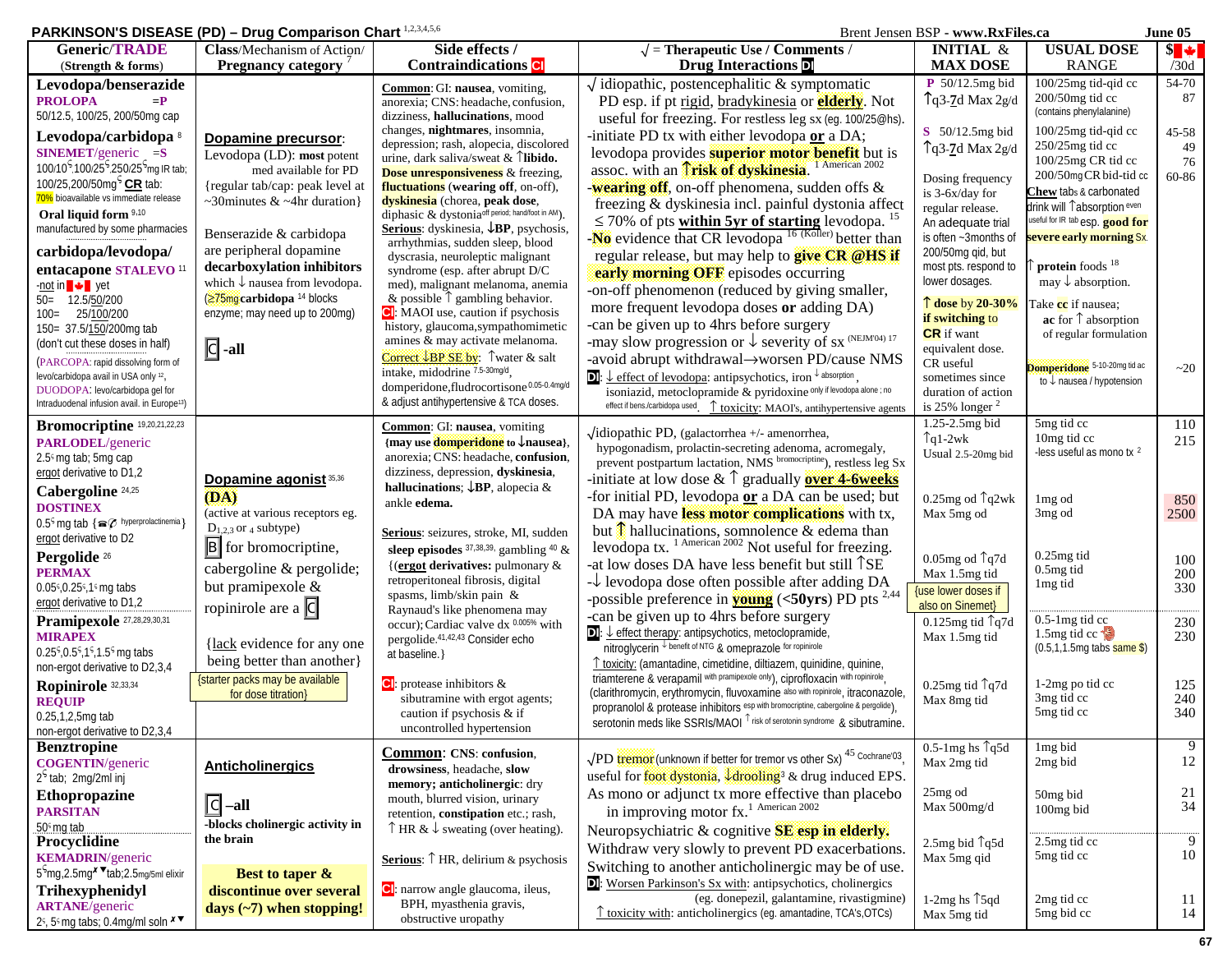| <b>Generic/TRADE</b><br>(Strength & forms)                                                                                                                                                                                                                                                                                                     | Class/Mechanism of Action/<br><b>Pregnancy category</b>                                                                                                                                                                                                                                | Side effects /<br><b>Contraindications</b>                                                                                                                                                                                                                                                                                                                                                          | $\sqrt{\ }$ = Therapeutic Use / Comments /<br>Drug Interactions D                                                                                                                                                                                                                                                                                                                                                                                                                                                                                                                                                                                                                                                                                                                                                                            | <b>INITIAL &amp;</b><br><b>MAX DOSE</b>                                                            | <b>USUAL DOSE</b><br><b>RANGE</b>                                                                                                                                                                         | $s \bullet$<br>/30d |
|------------------------------------------------------------------------------------------------------------------------------------------------------------------------------------------------------------------------------------------------------------------------------------------------------------------------------------------------|----------------------------------------------------------------------------------------------------------------------------------------------------------------------------------------------------------------------------------------------------------------------------------------|-----------------------------------------------------------------------------------------------------------------------------------------------------------------------------------------------------------------------------------------------------------------------------------------------------------------------------------------------------------------------------------------------------|----------------------------------------------------------------------------------------------------------------------------------------------------------------------------------------------------------------------------------------------------------------------------------------------------------------------------------------------------------------------------------------------------------------------------------------------------------------------------------------------------------------------------------------------------------------------------------------------------------------------------------------------------------------------------------------------------------------------------------------------------------------------------------------------------------------------------------------------|----------------------------------------------------------------------------------------------------|-----------------------------------------------------------------------------------------------------------------------------------------------------------------------------------------------------------|---------------------|
| <b>Amantadine</b> 46<br><b>SYMMETREL/generic</b><br>100mg cap; 100mg/10ml syrup                                                                                                                                                                                                                                                                | <b>NMDA</b> receptor antagonist<br>blocks reuptake/ $\uparrow$ release of<br>dopamine via N-methyl-D-<br>aspartate antagonist (NMDA)<br>$\Box$                                                                                                                                         | Common: CNS: (esp in elderly)<br>confusion, drowsiness, nightmares,<br>light headedness, insomnia;<br>anticholinergic effects, irritability,<br>(less when $\downarrow$ dose for age & renal<br>fx); GI upset, $\downarrow$ BP, ankle edema &<br>rose colored mottling on legs.<br>Serious: seizures, psychiatric illness,<br>arrhythmias, visual impairment,<br>neutropenia, hallucinations & JBP. | $\sqrt{PD}$ -modest effect (early to help with tremor, later to<br><b>U</b> dyskinesia, may help ON effect, better tolerated in<br>young PD pts), antiviral-influenza A, drug induced EPS<br>-300 mg/d $\sqrt{dy}$ skinesias <sup>-45%</sup> but lasted $\leq$ 8months <sup>47</sup><br>- unknown whether safe & effective for levodopa<br>induced dyskinesias $48 \text{ Cohrane } 2003$ ; may $\downarrow$ fatigue?<br>-avoid abrupt withdrawal->worsen PD/cause NMS<br>$\Box$ : $\bot$ effect of therapy with : antipsychotics & live influenza<br>vaccine may be less effective<br>$\uparrow$ amantadine levels with: triamterene                                                                                                                                                                                                        | 100mg od 17qd<br>Max 200mg bid                                                                     | 100mg bid<br>(8am & 12 noon; or od)<br>100 <sub>mg</sub> tid<br>Trial for $\sim$ 2 weeks<br>before deciding if tx<br>ineffective. $3$                                                                     | 33<br>45            |
| <b>Entacapone</b> 49,50,51,52,53<br><b>COMTAN</b><br>200mg tab<br>Tolcapone TASMAR 200mg tab<br>-restricted for only previous pts<br>(b/c of TLFT's) Phone: 613-941-2108<br>carbidopa/ <u>levodopa</u> /<br>entacapone STALEVO<br>-not in ■ ↓■ yet<br>50= 12.5/50/200<br>100=25/100/200<br>150=37.5/150/200mg tab<br>(do not cut dose in half) | <b>Inhibits reversible COMT</b><br>(peripheral catechol O-<br>methyl-transferase:<br>decreases the GI metabolism of<br>levodopa to prolong the half life &<br>area under the curve without<br>affecting the peak concentration;<br>therefore $\uparrow$ effect in the brain)<br>$\Box$ | <b>Common:</b> nausea, vomiting,<br>T dyskinesias, urine<br>discoloration, abdominal pain,<br>$\uparrow$ sweating, mood changes &<br>daytime sleepiness.<br>Serious: dyskinesia, JBP, diarrhea<br>(may present even weeks to months<br>after starting), hallucinations & NMS.<br><b>C</b> : dobutamine, dopamine,<br>epinephrine, isoproterenol,<br>MAOIs, history of NMS                           | $\sqrt{\text{i}}}$ diopathic PD with wearing-off Sx at end of dose<br>-for <b>motor complications</b> to $\frac{1}{2}$ off time 1.5hrs/day (eg.<br>end of dose wearing off), to $\downarrow$ levodopa dose, & modestly<br>improve motor & disability <sup>54 Cochrane 2004</sup><br>-in pts who are <b>not</b> experiencing motor fluctuations<br>while on levodopa, entacapone does <b>not</b> improve<br>motor scores but improves some quality-<br>of-life measures <sup>55</sup><br>-combo with levodopa can $\uparrow$ levodopa levels $\frac{25\%}{25\%}$<br>thus <b>Levodopa dose to minimize dyskinesias</b><br>& this combo prolongs the levodopa effect<br>THR with dobutamine, dopamine, epinephrine & isoproterenol;<br>chelates with iron                                                                                       | 100-200mg<br>Max 1.6 g/d                                                                           | 200mg po tid<br>200mg po qid<br>(with each<br>levodopa dose<br>given)                                                                                                                                     | 165<br>215          |
| Selegiline 56,57,58,59,60,61<br>ELDEPRYL/generic<br>$5c$ mg tab $\bullet$<br>(also known as deprenyl)<br>Rasagiline AGILECT<br>$0.5-1$ mg od<br>-not in ↓ yet                                                                                                                                                                                  | <b>Irreversibly inhibits</b><br>monamine oxidase type B<br>(MAO-B) to decrease the<br>metabolism of dopamine<br>$\boxed{\text{C}}$                                                                                                                                                     | Common: nausea, dizziness,<br>orthostatic hypotension,<br>abdominal pain, hallucinations,<br>dyskinesia, rash, insomnia &<br>alopecia.<br>Serious: arrhythmia, THR, TBP esp. with<br>doses >10mg/d, anemia<br><b>CI</b> : meperidine                                                                                                                                                                | $\sqrt{\ }$ adjunct for PD (may aid wearing off effects)<br>-improves disability scores & delays need for<br>levodopa without $\uparrow$ mortality <sup>62</sup> ; may $\downarrow$ freezing?<br>-has very mild symptomatic benefit with<br>no evidence for neuroprotective benefit 1 American 2002<br>-stop 10days before anesthetic (has amphetamine metabolites)<br>$\boxed{\bullet}$ : $\uparrow$ toxicity with: atomoxetine, <b>amphetamines</b> , bupropion,<br>buspirone, dextromethorphan, entacapone, ephedrine,<br>meperidine, methylphenidate, miconazole, mirtazapine,<br>phenylephrine, pseudoephedrine, SSRI's, TCA's, venlafaxine<br>$\overline{11}$ $\overline{11110}$ $\overline{12}$ $\overline{11}$ $\overline{11110}$ $\overline{11110}$ $\overline{11}$ $\overline{11}$ $\overline{11}$ $\overline{11}$ $\overline{11}$ | $2.5-5mg$ od<br>Max 5mg bid<br>(given earlier in<br>the day to<br>$\downarrow$ insomnia)<br>$\sim$ | 5mg po od cc<br>5mg am & noon<br>(Often used in earlier<br>rather than later PD)<br>Tyramine intake<br>should not be a<br>concern with<br>typical doses<br>$\mathbf{r}$ and $\mathbf{r}$ and $\mathbf{r}$ | 42<br>78            |

=J dose for renal dysfunction c=scored tab x=Non-formulary Sask a=Exception Drug Status Sask. ⊗=not covered by NIHB V=covered by NIHB ac=before meals BP=blood pressure cc=with meal Cl=contraindication CR=control release d=day DA=dopamine agonist D1,2,3,4= dopamine receptors subtypes D/C=discontinue DI=drug interaction Dx=disease EPS=Extrapyramidal symptoms fx=function HS=bedtime HR=heart rate IR=immediate release NMS=neuroleptic malignant syndrome n/v=nausea/vomiting pc=after meals PD=Parkinson's disease Pt=patient Sx=symptoms Sz=seizure SE=side effect UPDRS=Unified Parkinson's Disease Rating Scale Tx=treatment wt=weight **Epidemiologic**: 100,000 Canadians affected, 0.4% general population, ~3% in >65yr age group, lack of substantia nigra dopamine containing neurons. Website of interest: **www.parkinson.ca Symptoms: Resting** rhythmic asymmetric tremor (~70% of pts) hands (pill rolling), feet, lips or jaw (not usually head or neck). Rigidity (~90% of pts) -lead pipe, cogwheel often in neck, trunk & limbs. **Bradykinesia** (~70% of pts)-slowness of all movements incl. walking. **Postural instability**-often later presentation, shuffling gait, narrow base, festination, freezing & falls. Micrographia frequently present. Diagnosis: Classic-one-sided signs, resting tremor & good tx response. Atypical ~20%, early falls, J-BP, bladder dysfx & lack resting tremor. Drug Induced: 63 may take 2-6 months to resolve amphotericin B, calcium channel lithium, meperidine, metoclopramide, neuroleptics, reserpine, SSRI's & valproate. Assoc. problems:<sup>64</sup> depression/anxiety/psychosis, JBP, neurogenic bladder, sexual dysfx, dementia, dysarthia, dysphagia, dermatitis sebornh Adjunct Meds: Psychotic Sx: clozapine<sup>av</sup>(~6.25-75mg/d, agranulocytosis 0.6%)<sup>65,66,67</sup> or quetiapine (~25-150mg/d)<sup>68,69,70</sup>; botox (focal dystonia & sialorrhea)<sup>71</sup>; Dementia Sx: donepezil & rivastigmine<sup>a®but T</sup>NV/temor modafinil ALERTEC <sup>av</sup>(200mg/d to ↓excessive daytime sleepiness)<sup>75</sup>; beta blockers (lack evidence) <sup>76</sup>; apomorphine special access(OA:2-6mg SC 3-5x/d prn with domperidone for off-state episodes) 77,8,79 & vitamin E (NOT **Flags**: early severe dementia; prominent early instability; early autonomic dysfx; no response to levodopa ~1g/d; presence of extra ocular movements, ataxia or corticospinal tract signs. Rule out: Alzheimer with EPS, Benign essential tremor, Corticobasal degeneration, Diffuse Lewy body dx, Drug-induced EPS, Focal lesions, Infectious-postencephalitic, Multisystem atrophy, Progressive supranuclear palsy, vas Non Drug: involve patient & family for education, support, exercise, physiotherapy, speech therapy, occupational therapists (for mobility, safety & driving skills) & nutrition counselling. **Wearing off:** 1-5 consider smaller & more frequent LD dosing liquid form option, an addition of Sinemet CR, combo DA & levodopa, COMT inhibitor, amantadine, selegiline or apomorphine SC. ( $\downarrow$  protein in diet may help) **Dyskinesia**: 1-5 fl bothersome consider Jlevodopa dose CR form hard to adjust dose, add amantadine, add/l/switch DA, possibly D/C COMT/selegiline or consider surgery. Tremor: if predominant consider amantadine/anticholine If drug induced confusion/hallucination: 1-5 May lake 1-4 wk to resolve ↓meds in following order→anticholinergic, selegiline, amantadine, DA & then levodopa. Consider tx with quetiapine or clozapine after other possible o Treat when disability present, to control Sx  $\&$  ↑ function, add meds slowly, good history  $\&$  listen to timing of Sx; deterioration may be due to stress,  $\downarrow$  sleep or new med. If poor medical control may consider sur